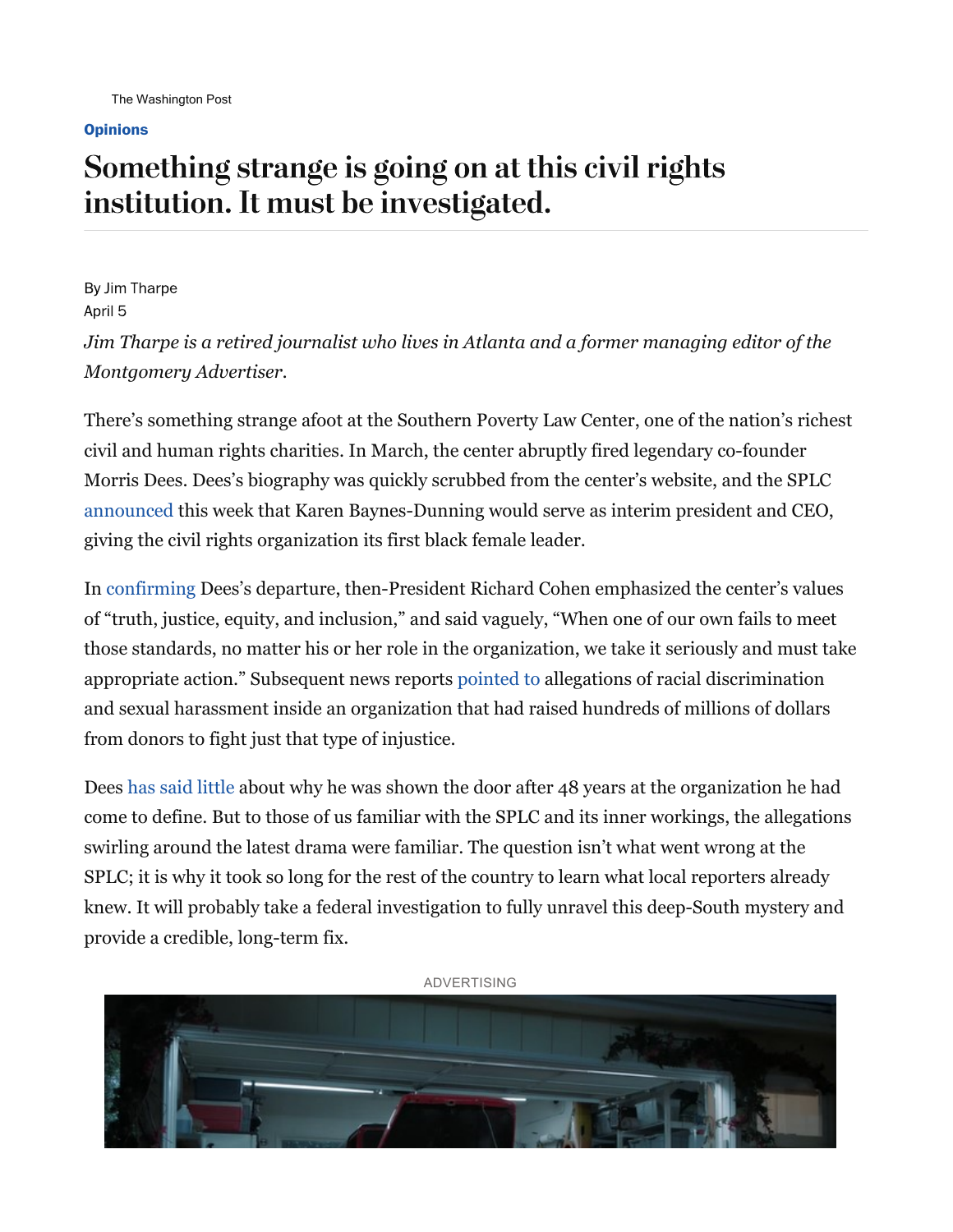More than two decades ago, I was managing editor of the Montgomery Advertiser, which was located one block from the SPLC in downtown Montgomery , Ala. I proposed an investigation into the organization after ongoing complaints from former SPLC staffers, who came and went with regularity but always seemed to tell the same story. Only the names and faces changed. The SPLC, they said, was not what it appeared to be. Many urged the newspaper to take a look.

We were, at the time, anything but adversaries with the center. Like other media outlets, we generally parroted SPLC press releases. We also became friends with SPLC staffers, occasionally attending the center's parties. Some of my reporters dated staffers at the center.

That relationship, however, suddenly soured when reporters Dan Morse and Greg Jaffe (both of whom now work for The Post) began making serious inquiries about the SPLC's finances and the treatment of black employees.

SPLC leaders threatened legal action on several occasions, and at one point openly attacked the newspaper's investigation in a mass mailing to Montgomery lawyers and judges. Then they slammed the door.

"Accommodating your charade of objectivity simply takes too much of our time," center cofounder Joseph J. Levin Jr. wrote the Advertiser in 1993. "Our patience in this matter is exhausted, and we will not respond to further inquiries of any sort."

In February 1994, after three years of research, the Advertiser published an eight-part series titled "Rising Fortunes: Morris Dees and the Southern Poverty Law Center" that found a litany of problems and questionable practices at the SPLC, including a deeply troubled history with its relatively few black employees, some of whom reported hearing the use of racial slurs by the organization's staff and others who "likened the center to a plantation"; misleading donors with aggressive direct-mail tactics; exaggerating its accomplishments; spending most of its money